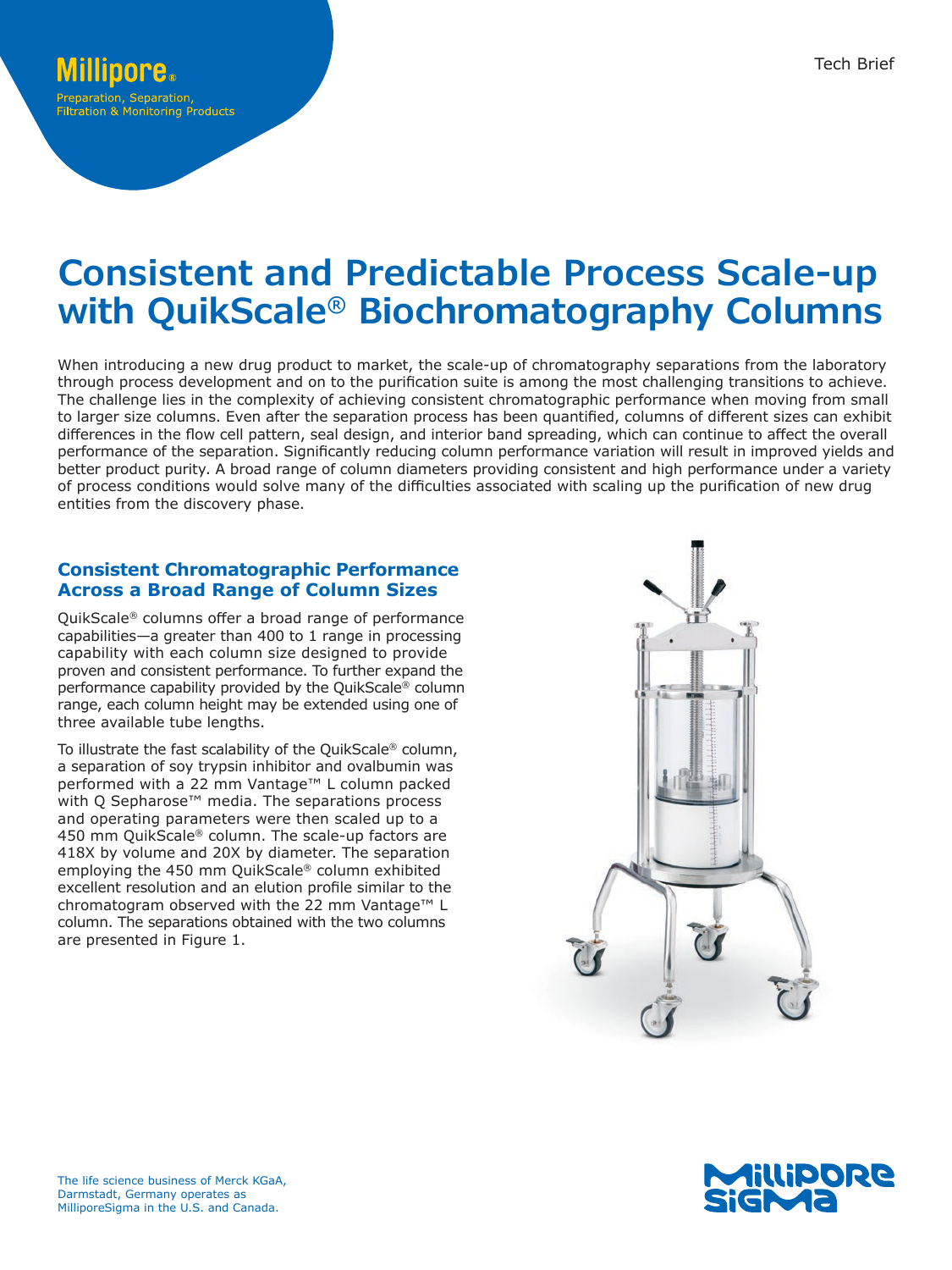Figure 1 demonstrates that the two peaks eluted from each column have similar relative size and retention time. This is supported by the nearly identical selectivity values that were calculated. These values also indicate that both columns were loaded with similar feed solutions and that the anion exchanger partitioned the analytes comparably in both runs. With the larger column, resolution, retention factors, and HETP were obtained that were comparable to or better than the results seen with the smaller bench scale separation.

## **Proven Design and Performance Save Cost and Time**

QuikScale® columns provide the user with the tools to develop new separations and transfer them to the production suite fast. The columns also provide comparable separation results when scaling up from small to large columns. This predictable performance allows users to quickly move a process optimized in the laboratory to the production suite, avoiding the cost of unsuccessful scale-up attempts.

## **Quick and Reliable Scale-up**









Figure 1. Separation of ovalbumin from trypsin inhibitor was scouted on a Vantage™ L column (22 mm). The process was then linearly scaled up (418X by volume, 20X by diameter) to a 450 mm QuikScale® column with highly comparable results.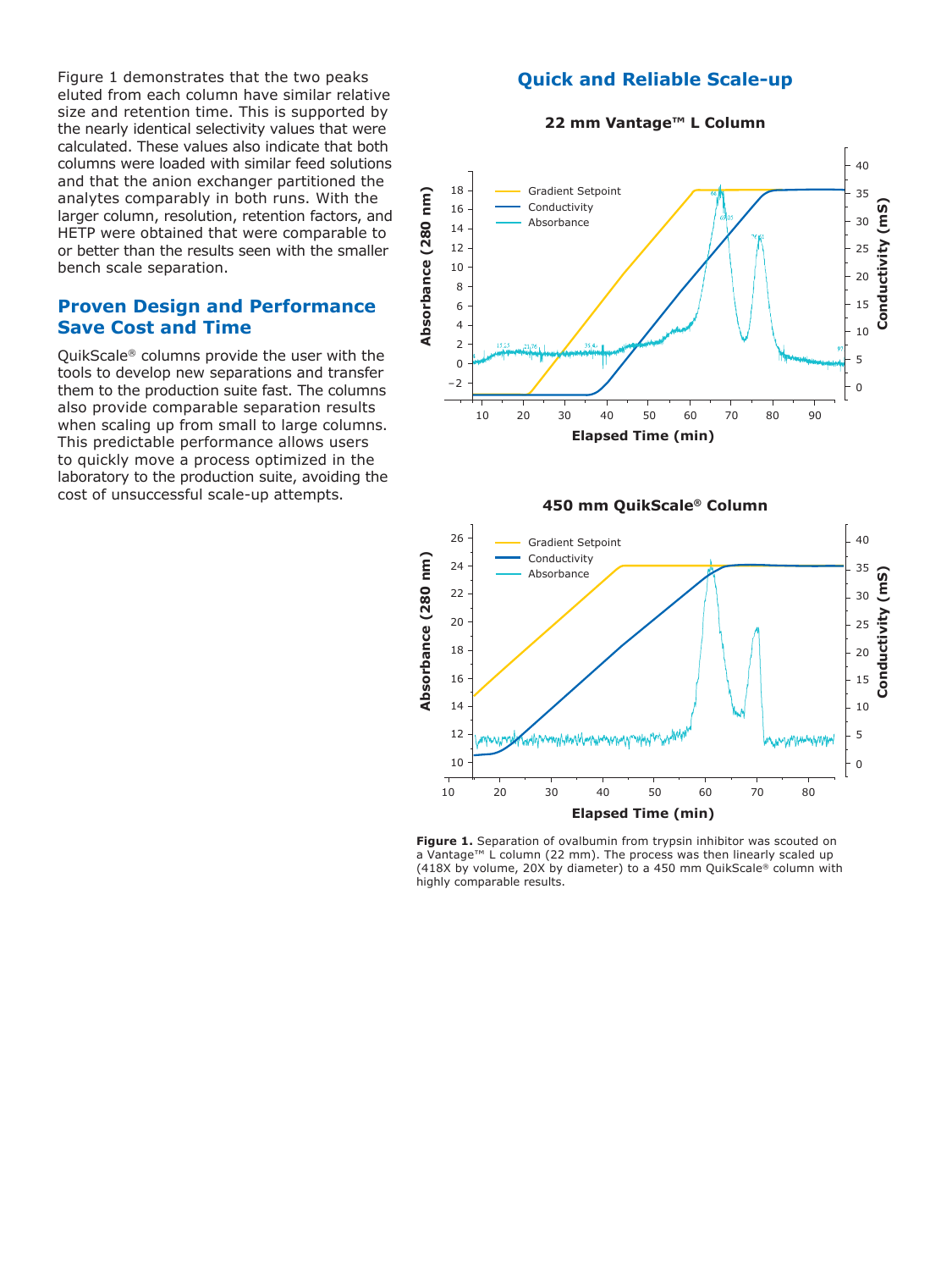#### **Table 1.** Packing Parameters

|                             | Vantage <sup>™</sup> L Column<br>$22 \text{ mm}$ | QuikScale <sup>®</sup> Column<br>450 mm |
|-----------------------------|--------------------------------------------------|-----------------------------------------|
| Media                       | Q Sepharose <sup>™</sup> FF                      | Q Sepharose <sup>™</sup> FF             |
| <b>Bed height</b>           | $20.0 \text{ cm}$                                | $18.0 \text{ cm}$                       |
| Sample composition          | Ovalbumin/trypsin<br>inhibitor                   | Ovalbumin/trypsin<br>inhibitor          |
| Gradient                    | 100%-0%; 40 min                                  | 100%-0%; 40 min                         |
| <b>Equilibration buffer</b> | $0.01$ M Tris                                    | $0.01$ M Tris                           |
| <b>Elution buffer</b>       | 0.01 M Tris/0.35 M NaCl                          | 0.01 M Tris/0.35 M NaCl                 |

**Table 2.** Comparison of Separations with a 22 mm Vantage™ L Column and 450 mm QuikScale® Column

|               | Vantage <sup>™</sup> L Column<br>$22$ mm | QuikScale <sup>®</sup> Column<br>450 mm |
|---------------|------------------------------------------|-----------------------------------------|
| <b>Peak A</b> |                                          |                                         |
| Т,            | 67.56 min                                | 60.62 min                               |
| Width         | 11.76 min                                | 8.17 min                                |
| Height        | 0.018 AU                                 | 0.016 AU                                |
| <b>HETP</b>   | $0.031$ cm                               | $0.015$ cm                              |
| <b>Peak B</b> |                                          |                                         |
| т,            | 77.28 min                                | 69.67 min                               |
| Width         | 6.76 min                                 | 4.67 min                                |
| Height        | 0.011 AU                                 | 0.014 AU                                |
| <b>HETP</b>   | $0.008$ cm                               | 0.005 cm                                |
| $T_m$         | 14.62 min                                | 15.15 min                               |
| a             | 1.18                                     | 1.20                                    |
| $R_{s}$       | 1.10                                     | 1.39                                    |

#### **Linear Velocity Performance Chart**



**Figure 2.** HETP/Linear Velocity/As curve for a 450 mm QuikScale® column packed with ProSep® media.

## **Superior Separation Performance Improves Product Purity and Increases Production Yields**

The separations employing the 22 mm Vantage™ L column and 450 mm QuikScale® column revealed comparable results for both columns. The main difference between the separations was in the resolution achieved. The 450 mm QuikScale® column achieved a much higher resolution than the smaller column. This ability to improve product purity during scale-up allows for increased production yields. Tables 1 and 2 illustrate a statistical comparison of the two separations.

## **Scale up Super Fast Media Applications over a Broad Flow Range**

The QuikScale® column is optimally designed for use over a very broad range of linear velocities. The unique design of the column leads to predictable chromatographic performance during scale up from low to very high linear velocities (up to 1000 cm/hr), thereby allowing today's 'super fast' media to be utilized at maximum capacity (Figure 2).

### **Summary**

QuikScale® columns provide a reliable solution to the consistency problems usually encountered when scaling up from the discovery phase to the purification suite. QuikScale® column users can proceed with confidence, knowing that their separation results will remain consistent when moving from small to large scale equipment.